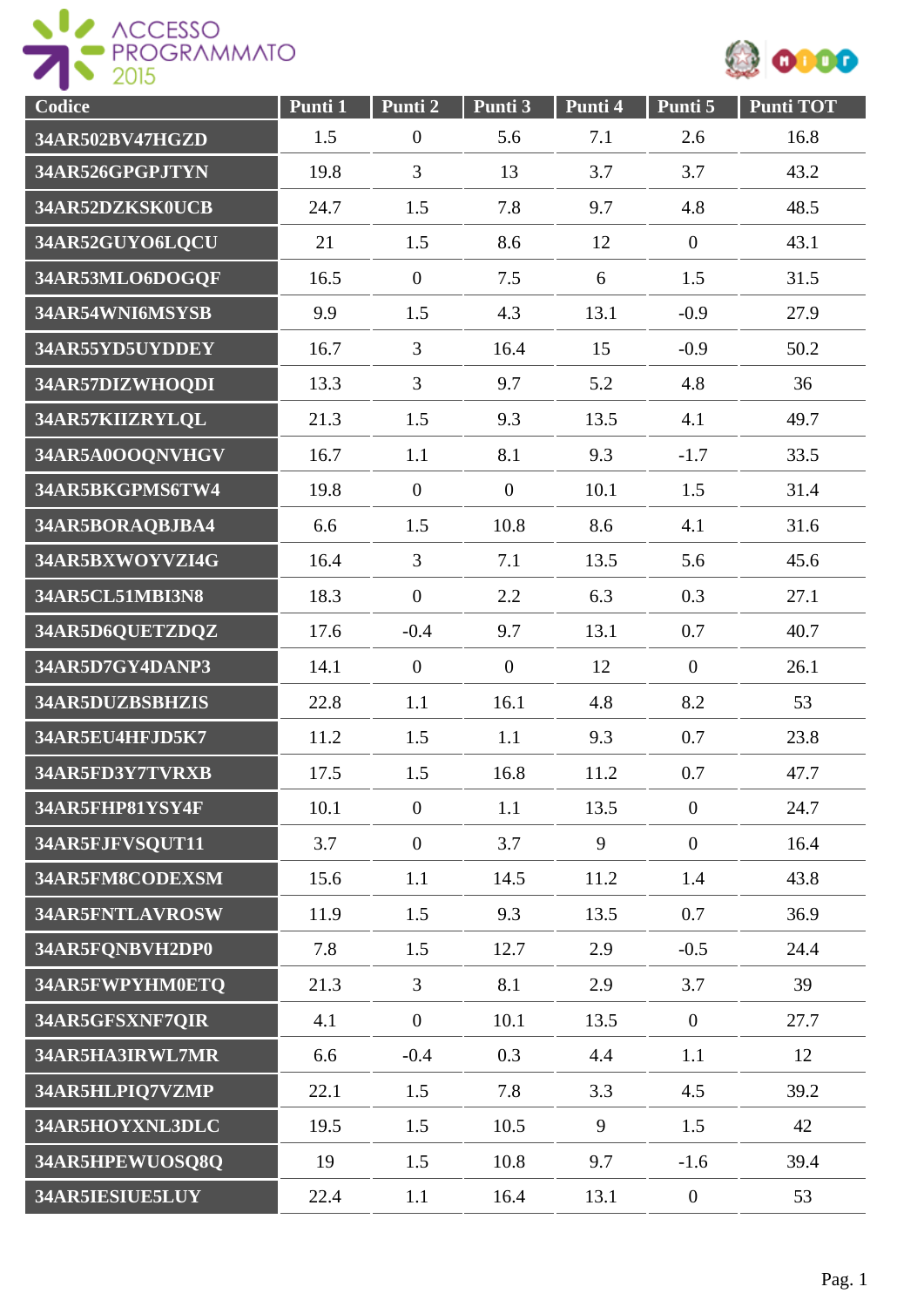



| Codice                 | Punti 1 | Punti 2          | Punti 3      | Punti 4 | Punti 5        | <b>Punti TOT</b> |
|------------------------|---------|------------------|--------------|---------|----------------|------------------|
| 34AR5J58WOVZGRM        | 4.3     | 1.5              | 11.5         | 7.8     | $-1.2$         | 23.9             |
| 34AR5K3I3TCVQMO        | 19.4    | 1.5              | $\theta$     | 13.5    | $-0.4$         | 34               |
| 34AR5K7W3ZGLEBU        | 17.5    | 3                | 16.5         | 8.2     | 1.4            | 46.6             |
| 34AR5KEOQ025GOJ        | 13.8    | $\overline{0}$   | $-0.4$       | 11.6    | 1.5            | 26.5             |
| 34AR5KKNNOZ3ISA        | 23.2    | 1.5              | 14.6         | 7.5     | $\overline{3}$ | 49.8             |
| 34AR5LM2W64JBST        | $-0.4$  | $-0.4$           | $\mathbf{1}$ | 3.7     | 1.4            | 5.3              |
| 34AR5M1RD0RJ88R        | 6.5     | 1.1              | 11.1         | $-0.2$  | 2.1            | 20.6             |
| 34AR5MFBBNNGZLX        | 14.5    | 1.5              | 14.6         | 8.6     | 2.2            | 41.4             |
| 34AR5MJNZKZ1DFH        | 9.6     | $\boldsymbol{0}$ | 1.8          | 10.5    | 1.5            | 23.4             |
| 34AR5MQU0MXZ0OW        | 19      | 1.5              | 6.7          | 13.1    | 1.5            | 41.8             |
| 34AR5MXOVFF2DSS        | 10.8    | 1.5              | 8.2          | 9.7     | 1.5            | 31.7             |
| 34AR5MZ5VWRI2UV        | 16.8    | 1.5              | 5.6          | 13.5    | $\overline{3}$ | 40.4             |
| 34AR5NALMMZUXHI        | 5.6     | 1.1              | 3.7          | 9.7     | 5.6            | 25.7             |
| 34AR5NOFTJNET6C        | 19.8    | 1.5              | 8.2          | 6.3     | 4.5            | 40.3             |
| 34AR5NSQYZQ8NTI        | 6.7     | 1.5              | 6.3          | 9       | 3.7            | 27.2             |
| 34AR5O5SZQSOP5N        | 20.9    | 1.5              | 7.8          | 7.8     | 2.6            | 40.6             |
| 34AR5OD4XEZSLFR        | 5.3     | $-0.4$           | 2.9          | 9.3     | 0.7            | 17.8             |
| 34AR5OU6OQHCJQW        | 22.4    | $\overline{3}$   | 3.1          | 13.1    | 2.5            | 44.1             |
| <b>34AR5PATEKCSMRK</b> | 4.1     | $\boldsymbol{0}$ | 7.5          | 15      | 4.1            | 30.7             |
| 34AR5PEVB4JUMFV        | 14.9    | 1.5              | 7.4          | 9.7     | 4.1            | 37.6             |
| 34AR5QTZYZADGG6        | 21.7    | 1.5              | 13.5         | 7.5     | 1.5            | 45.7             |
| 34AR5ROKYSVN0RT        | 22.1    | 1.5              | 10.5         | 9.7     | $\overline{3}$ | 46.8             |
| 34AR5RYPBAO4YME        | 12.9    | 1.1              | 6.2          | 5.5     | 2.5            | 28.2             |
| 34AR5SQ856GZZCA        | 23.2    | 1.5              | 10           | 6.7     | 0.3            | 41.7             |
| 34AR5TR4KQEO7DH        | 17.2    | $-0.8$           | 2.6          | 3.7     | $\overline{0}$ | 22.7             |
| 34AR5UXIWJ653CF        | 8.2     | $\mathbf{0}$     | 12           | 15      | 5.2            | 40.4             |
| 34AR5VB1TBKRPC8        | 15.2    | $-0.4$           | 2.1          | 9.3     | $-0.4$         | 25.8             |
| 34AR5VEDGZMED0U        | 19      | 1.1              | 14.2         | 3.6     | 1.8            | 39.7             |
| 34AR5VKYLUKZJKQ        | 7.8     | $\overline{3}$   | 9.3          | 2.1     | 0.3            | 22.5             |
| 34AR5VP8IGFXLOH        | 16.8    | $\overline{3}$   | 14.6         | 11.6    | 3.3            | 49.3             |
| 34AR5VQ1ROFWPJ0        | 11.8    | $-0.4$           | 10.4         | 9.7     | 6.7            | 38.2             |